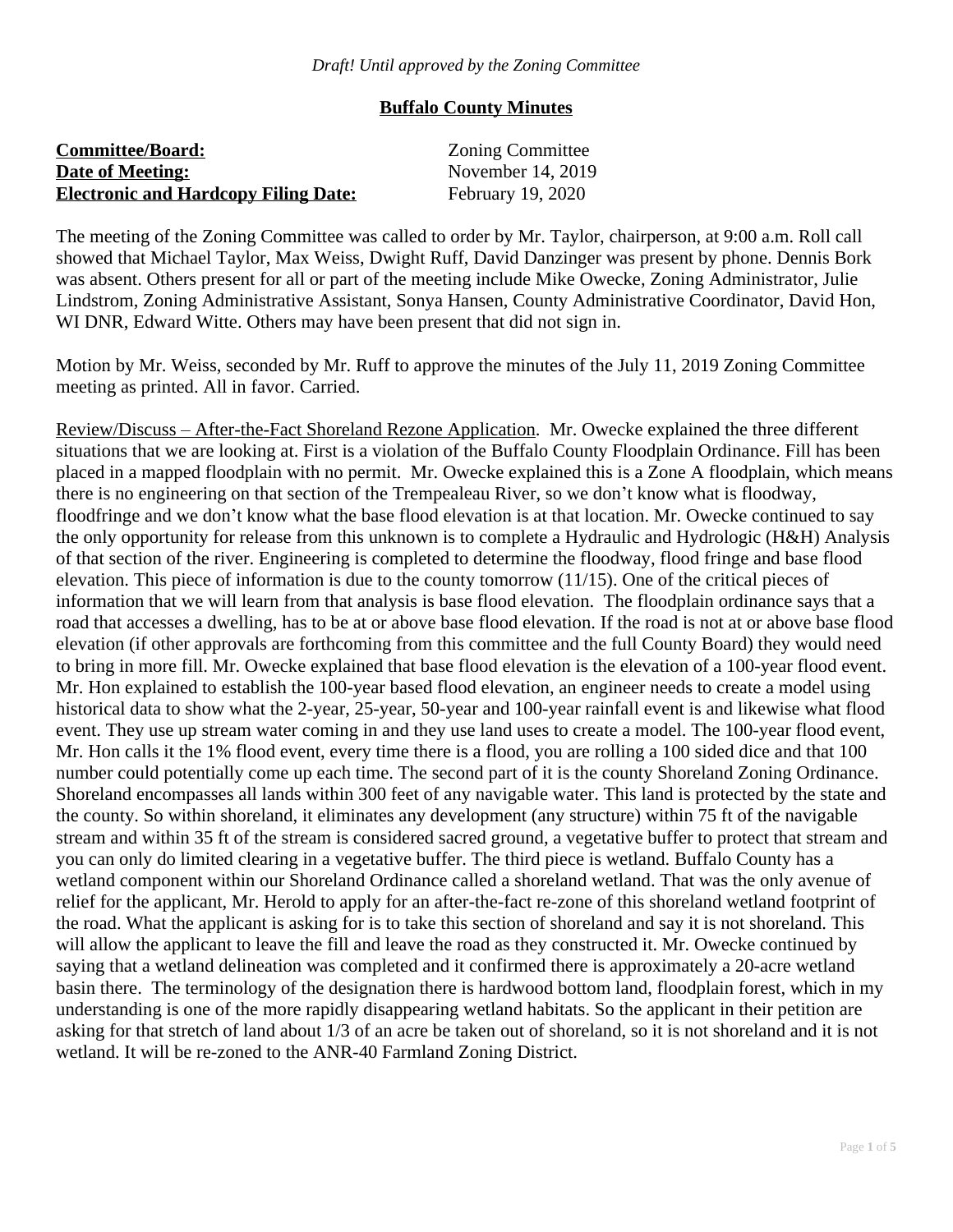Mr. Owecke suggested that all the Committee members take time to drive down to the site and walk the road and get an idea what it looks like. Mr. Owecke introduced Ned Witte. Mr. Witte is the attorney for applicant and gave approval for the Zoning Committee members to go walk the site of the road construction.

Photos of the site were reviewed by Mr. Owecke at this time.

Mr. Hon introduced himself as an employee with the DNR. He worked 5 years as a waterway and wetland specialist out of Eau Claire and covered Buffalo County. He was responsible for administering waterway and wetlands activity for the state of WI. Mr. Hon went on to say that the DNR regulates wetlands when there is a disturbance or fill material placed in wetland and for navigable water we regulate structures and dredging and other activities actually in the navigable water. The County and the DNR have similar regulations that compliment each other, but they are not quite the same, specifically shoreland wetland ordinance and DNR laws. Mr. Hon went on to explain that county ordinance prohibits you from doing certain activities in the shoreland wetland until you get it re-zoned. There are a few exceptions to that such as boardwalks and stairways. The DNR on the other hand regulates discharges of fill material in wetlands and that is found in statute 281.36. In this case the DNR determined on their site inspection that fill material was placed in wetlands for the driveway, floodplain and shoreland wetlands and permanent bridges, culverts, constructed over a navigable stream. Those activities require permits from the DNR. At this time the County has a shoreland wetland rezone application on their desk and the DNR actually has a wetland fill permit application on it's desk. They are both after-the-fact applications. The DNR is looking at the county shoreland wetland district re-zoning criteria and language from the Shoreland Wetland ordinance that states that a wetland or portion of a wetland in the shoreland wetland district shall not be rezoned if the proposed rezoning may result in a significant adverse impact upon any of the following and it lists the wetland function and values that are in the DNR Administrative Code NR103. Mr. Hon continued by saying the DNR criteria for reviewing and issuing a permit is a little bit different. The first two steps in the DNR wetland permitting process you have to show that you do not have a practicable alternative to avoiding or minimizing impacts to the wetlands. Practicable is defined in statute. The DNR is still reviewing the permit application and the alternatives analysis. Mr. Hon stated there are two types of permits, General Permits and Individual Permits. Mr. Hon explained that General permits are for more simple projects or projects impacting less than 10,000 square feet of wetlands. Individual permits are more complex and have case by case reviews and require the purchase of mitigation credits where you need to restore wetlands off the impacts of your project. If you apply for an individual permit , there are also some limitations that come into play on the scope of the DNR alternative review. In this case because it is for the construction of a single family home – attending features, which would be the driveway, the DNR review of practical alternatives is limited to the property where the discharge occurred. One parcel, in this case where the driveway was constructed and that is where the DNR is looking for potential alternatives. Mr. Hon continued by saying the DNR is still reviewing alternatives. At the same time, the DNR permit process also includes that the proposed project will not result in significant adverse impact to wetland functional value, water quality or other significant adverse environmental consequences. That is very similar to the county, but not quite the same. The DNR completed a site visit just 2 days ago to evaluate the functional value of the wetland that are listed in the County ordinance like storm and flood water storage, water quality and wild life habitat. That assessment is still in a draft, but it is done and some changes might be made to it. Mr. Hon pointed out that the county has to do their own review of whether this rezone application meets the criteria in the county ordinance, but the DNR can provide information and communicate with the county. The DNR will share the rapid assessment once it is finalized, but the county has to make their own decision based on the county criteria because it is a little bit different and that is important to keep in mind. The DNR and County each have their own processes. This ended Mr. Hon's explanation of the two different processes. Mr. Hon continued with the next step in the process for DNR permitting. Once the DNR feels the application is complete, they make a tentative determination of approval or denial and go through a 30 day public notice period. The public notice will be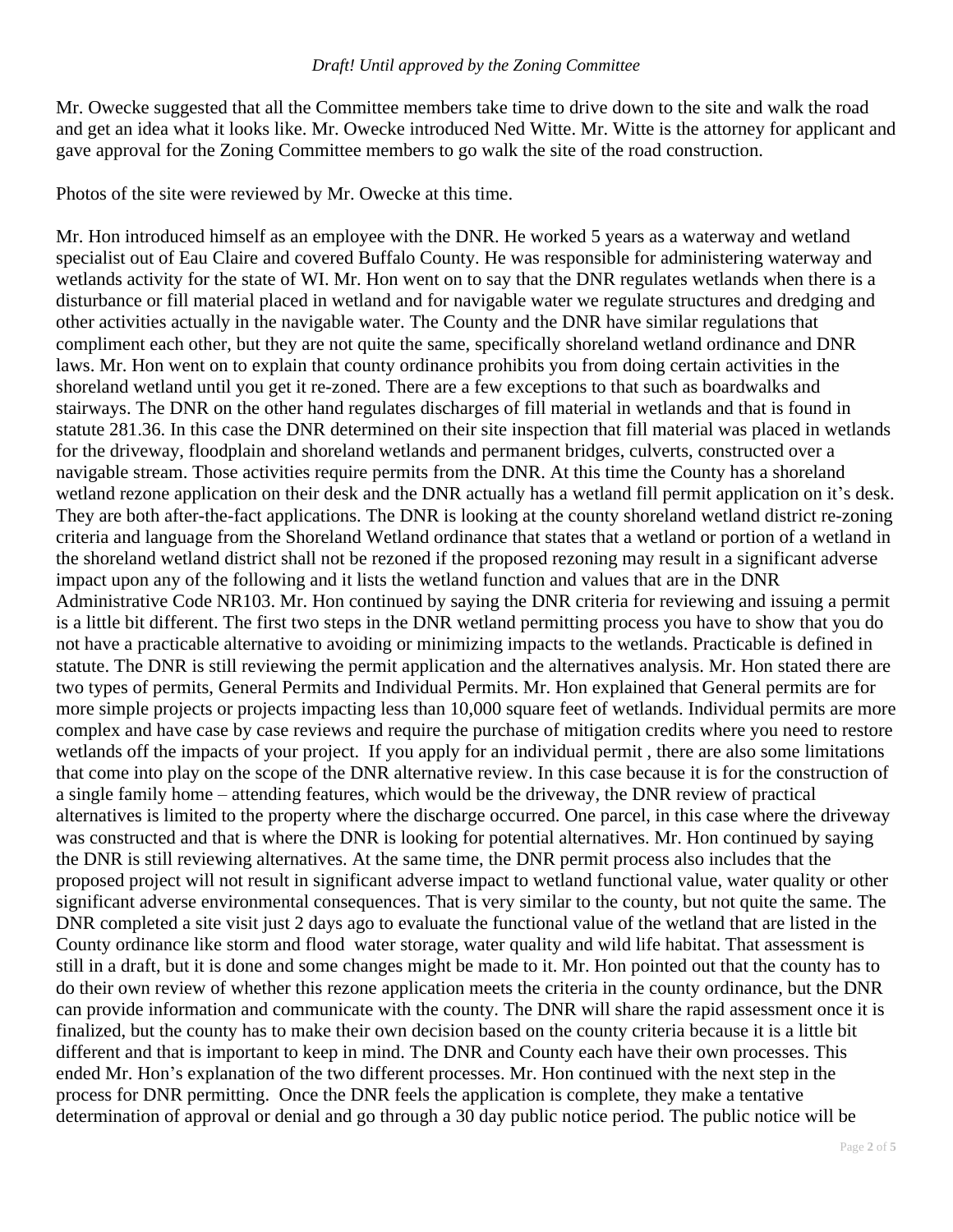#### *Draft! Until approved by the Zoning Committee*

published by the applicant and appear in the local newspaper once. It will also be on the DNR website. The DNR can set up an informational hearing for the project if they choose, but at this time they had not decided if they were going to or not. Mr. Hon also stated that any member of the public can also request an informational meeting about the project during the first 20 days of the public comment period. Zoning Committee questioned if the DNR had their determination done and Mr. Hon responded, the DNR does not. Mr. Hon continued by saying the permit is still in the initial review period; they are still gathering information. The DNR has not finalized their wetland assessment yet, put should be coming in the near future. Zoning Committee questioned whether the landowner was working on one as well. The applicant, Mr. Herold completed a wetland delineation, which is like a wetland survey showing where the wetlands are. That was necessary for the permit application, but the county Floodplain Ordinance is where the Flood study with the engineer is needed, which again is due tomorrow. Zoning Committee questioned the amount of impact that there is a potential alternative route for the proposed building site. Mr. Hon explained that he is not sure how that is looked at in the county Shoreland Wetland Ordinance. He did not see anything about that in the county ordinance, but for the DNR that is a criteria for issuing a permit whether the applicant has a practical alternative to complete the project which would be constructing a single family home. DNR is reviewing that right now. Mr. Owecke stated that as far as the county ordinance there is no language in there that states that a rezone petition should be analyzed under the alternative potential. It also doesn't say that you can't. It doesn't say that you have to. Zoning Committee questioned the involvement of the Army Corp of Engineers in this process. Mr. Hon explained they are involved in this process. They also have a permit application in house. When a DNR wetland permit is required, generally an Army Corp wetland permit is also required. They are working on their application and have not made any determination yet. Zoning Committee questioned fish habitat in the stream. Mr. Hon stated he does not know about fish and continued by saying there is no fish survey that has been done. The streams are fairly small and they are probably more important for supplying the Trempealeau River with a source of cold water. The streams are basically big springs. Zoning Committee questioned the impact of the whole project if the DNR and Army Corp or the county deny their application, where does it go from there. Mr. Hon went on to state that no decisions have been made, however there is a 30-day appeal period and an appeal process. Mr. Hon went into detail about the appeal process and stated this process could take months because it takes awhile to get on the calendar for the Administrative Law Judge. Mr. Hon stated that he was involved in one that took months, but less than a year. Mr. Hon stated that he is not quite sure what happens after the decision of the Administrative Law Judge. He knows there is a second appeal process, but provided no details about the second appeal process. Zoning Committee questioned whether the road will provide access to an agricultural field that would be used for heavy equipment and learned the road does not access to any agricultural field(s). Mr. Hon went on to explain the DNR permit review process, which included timelines in the decision process. Zoning Committee questioned the make up of the people who are involved in the review process and Mr. Hon stated there is a wetland team that will review the wetland application, starting with a DNR main permit reviewer, Mr. Hon will be available because he has been working on the project longer than the main reviewer has. They will ask for feedback from DNR staff, such as the wildlife biologists, fisheries biologist on what sort of impacts the project has on the environment. Mr. Owecke questioned whether the DNR permit would be reviewed by a hydrologist and Mr. Hon stated that he does not believe so. DNR are the waterway and wetland program people and they go straight to the biologists that are available. Zoning Committee questioned and Mr. Hon explained that the DNR uses the wetland functional value listed in NR 103 Administrative Code and they are really the same values listed in the county ordinance for rezoning something out the of the shoreland wetland and the DNR uses a very specific methodology to evaluate those functional values, which is called the Wisconsin Rapid Assessment Methodology (RAM). The DNR uses their staff professional experience, input from their biologists, run some calculations and Mr. Hon stated it is pretty consistent from project to project. Mr. Owecke brought up a point from the rezone application submitted by the applicant in addressing the county criteria, it talks about the construction of the culverted driveway will not have an actual possible major harmful effect on the wetland, including ground water discharge or recharge, etc. Mr. Hon explained that he thinks that is in the rezone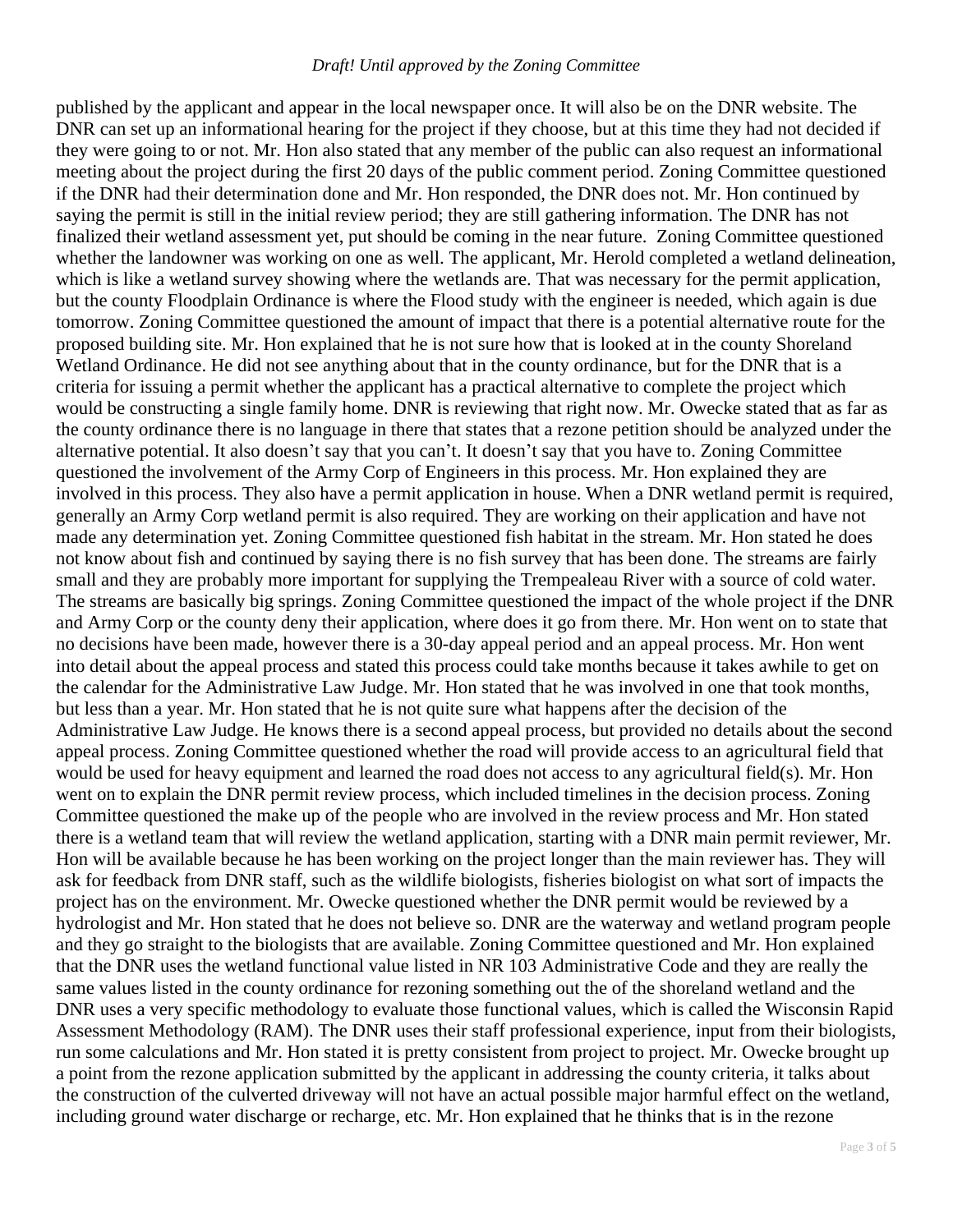#### *Draft! Until approved by the Zoning Committee*

application because it can only be rezoned if there are no significant adverse impacts to any of these functional values and the applicant is trying to explain their position there is no significant adverse impact. Mr. Owecke asked if that will be addressed in the RAM and Mr. Hon stated that is what the RAM is for, not to address what the applicant said, but to address impacts to the wetlands functional value and describe the wetland functional value. Mr. Hon stated there are no numbers in the RAM criteria, but the purpose of the RAM is to make it as quantitative as possible, as opposed to something that is open to interpretation.

## Mr. Hon left the meeting at this time.

Mr. Owecke stated that this all started because the Zoning Department responded to a complaint from a neighboring landowner that saw the trucks of fill being hauled down towards the Trempealeau River. The initial site visit by the Zoning staff indicated it was obvious wetlands and so he contacted the DNR. Mr. Owecke provided in detail a meeting with the applicant and the contractors involved in the work and the contractors the applicant hired advised the applicant to check to see if he needed a permit to do this work and Mr. Herold continued the work without checking with the County office to see if he needed a permit. Mr. Owecke continued to explain the process should the applicant have come into the Zoning Office prior to starting the work, the applicant may have decided the avoid the costs and permit application process to complete the construction of the road and maybe look at a second option. Mr. Owecke would have been able to explain to the applicant about the navigable streams, the wetland, the floodplain and the permit. Mr. Owecke stated they started building two years ago. There was nothing there before. Mr. Ruff asked, after reading through the materials, would like to go on record to say that he is kind of disappointed that Mr. Herold hasn't responded necessarily to the letters. Mr. Owecke stated that was surprising to him as well, the lack of communication even after the letters he had sent to the applicant. Mr. Owecke later learned in a letter that was sent from the applicant's legal council to the County DA and it was the applicants understanding that as long as they were pursuing this with the DNR that Buffalo County was not going to enforce their ordinances. After that, Mr. Owecke stated he responded with a letter to the applicant that Buffalo County was in fact going to be enforcing the county ordinance.

Mr. Owecke explained that this was on the agenda, just to bring the Zoning Committee some background information. The committee will not take any action today. Mr. Owecke continued by saying the H&H Analysis is due tomorrow. He would like to forward that on to the regional floodplain engineer for an official review. Before the Zoning Committee takes any action, he would like to have the DNR's decision. Mr. Owecke explained that statute has no real clean procedure for these rezones. The committee needs to receive the application. A public hearing needs to be scheduled before the Zoning Committee. Mr. Owecke proposes the next meeting would be the public hearing, probably in January. That will give time for everything to happen and give the committee members time to review the forthcoming information from the DNR and the H&H Analysis. Mr. Owecke stated that he received the Town Acknowledgement Form. There is a conflict of interest with relatives of the applicant on the Town Board, so the Town Board opted to provide No Comment. Mr.Owecke encouraged the committee members to review the applicants Rezone application, specifically the responses to the County ordinances. This is their justification for removing the road from the shoreland zoning.

This ended the discussion on Agenda Item #3.

Filling the Zoning Specialist position. Mr. Owecke questioned the discussion during the county Human Resource Committee meeting regarding filling the Zoning Specialist position, stating this position needs to be filled. Mr. Owecke explained this position was not filled immediately when Ms. Tepovich left the position because it was towards the end of the construction season. This person would come in with no licensure, no credentials to do anything that we needed to have done. It takes months to get the training and do the testing and